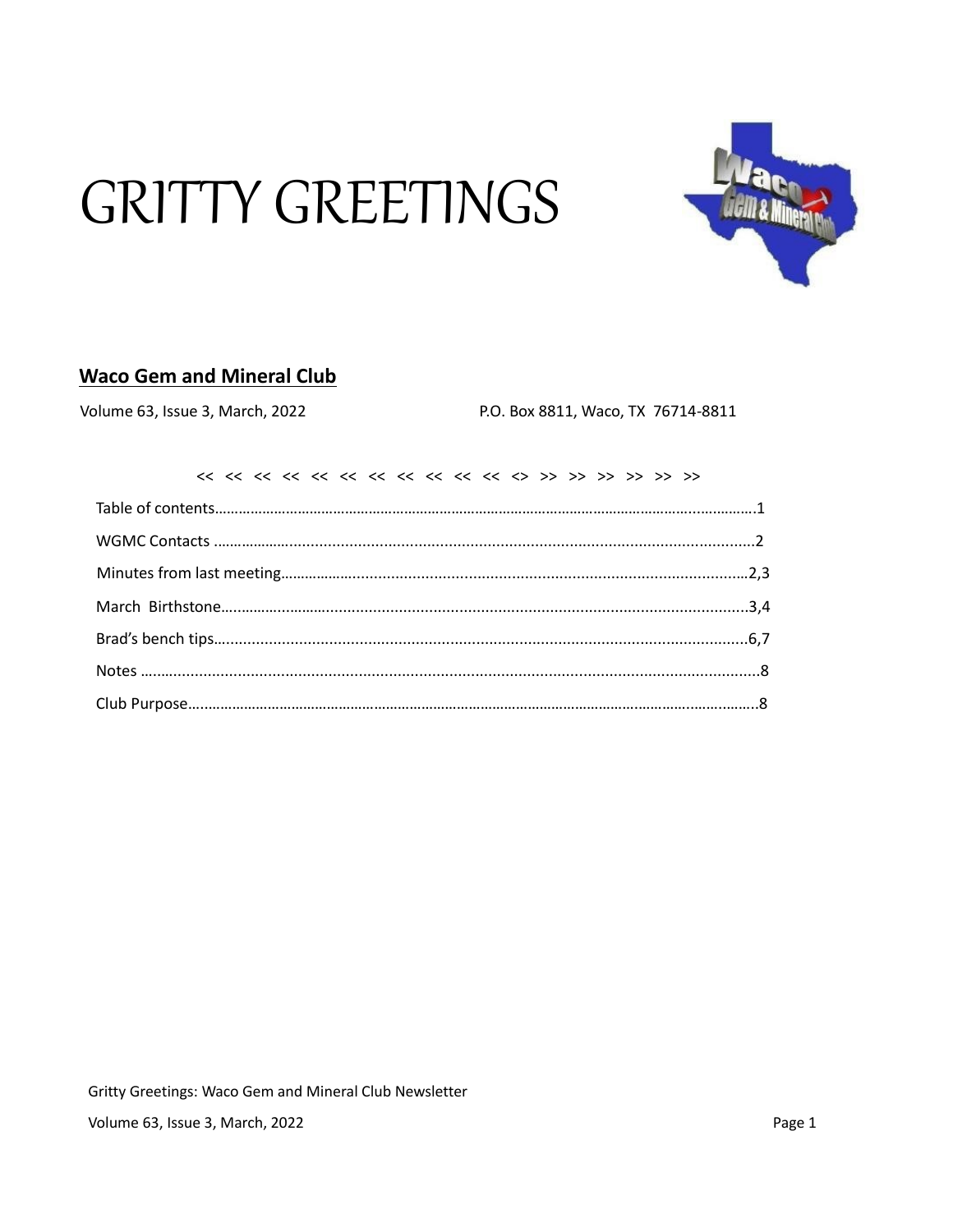# **Contacts**

| <b>President</b>               | Roy Cooper                            | <b>Treasurer</b> | Jackie Dodson                   |
|--------------------------------|---------------------------------------|------------------|---------------------------------|
|                                | 254-749-9961                          |                  | jackiedodson66@gmail.com        |
|                                | coopersfarmstore@yahoo.com            |                  |                                 |
|                                | <b>Nice-President</b> Scott Halverson | <b>Secretary</b> | Harry Senn                      |
|                                | 254-424-8829                          |                  | senn.harry@yahoo.com            |
|                                | Baylordad312@gmail.com                |                  |                                 |
| Newsletter Staff John Langston |                                       | <b>Website</b>   | www.wacogemandmineral.org       |
|                                | johnjkbear@aol.com                    |                  |                                 |
|                                |                                       | Webmaster        | wacogemandmineralclub@gmail.com |
|                                |                                       |                  |                                 |

#### << << << << << << << << << <> >> >> >> >> >> >> >> >> >>

#### **Waco Gem and Mineral Club Monthly Meeting 2022.02.12**

# Call to order by the presiding officer, Harry Senn: 10:11 am.

### Introduction and welcome.

#### **Minutes** were approved as published in the *Gritty Greetings*

#### **Report from the Treasurer, Jackie**

- -"Rendition of our Properties" paperwork due. Nothing has changed so we will just send it back in
- -Two new members paid by check by mail
- -Our \$20K investments needs to be invested in something with more interest. Jackie will look into this.

-We have two tax-free days available from State of Texas because we are  $501(c)3$ . We have been using these for the show dates.

#### **Report from any committees**

-Alison will update the club on next meeting when the Show Chair, Roy, could be there.

#### **Unfinished business**

-We are looking for a new meeting place…

-Someone needs to learn the process of being the new Treasurer

- - We will begin by looking at club officer job descriptions

- - Pam will start with "job description," interview the Treasurer, and create itemized notebook. This will create a clear "to do" list that can be shared with club members so they can decide if they would be able to take over this responsibility.

**Related**: the club discussed a process of using flash drive for active Treasurer files, backing up to USB External Hard Drive and Treasurer's computer; then this can be literally "passed on" to the new Treasurer.

Gritty Greetings: Waco Gem and Mineral Club Newsletter

Volume 63, Issue 3, March, 2022 **Page 2** Page 2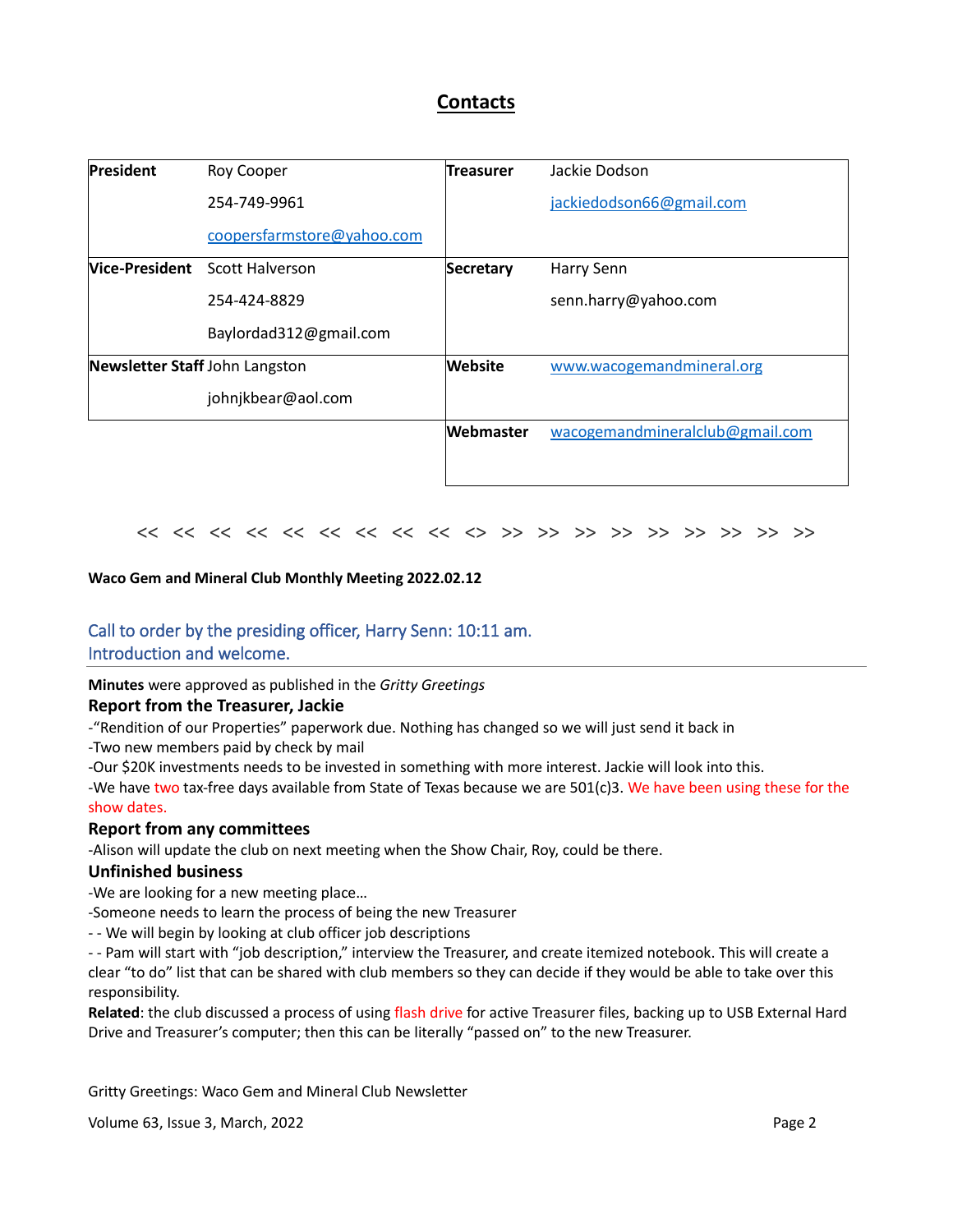**Related**: The website expense needs to be debited to the Club's New Card instead of the Treasurer's personal credit card. Harry will work with Treasurer to make this happen.

#### **New business**

The Club discussed advertising for the 2022 Show using social media.

- Jackie suggested using "What's Happening in Waco" name is "Act Locally Waco The WHOLE Enchilada"
- Instagram
- Facebook
- Harry will try announcing on "Baylor Neighbor"

We have one person with experience in being "Vendor Chair" and would like to volunteer for the job as soon as this year's Show is over.

#### **Program presentation**

Bob showed video of mineral hunting in Oregon.

#### **Adjournment: The meeting was adjourned at 11:05 am.**

# **March birthstones: Aquamarine and Bloodstone**



- The serenely colored **aquamarine** invokes the tranquility of its namesake, the sea. In fact, the name "aquamarine" is derived from the Latin word *aqua*, meaning water, and *marina*, meaning the sea.
- Aquamarine is most often light in tone and ranges from greenish blue to blue-green. The color is usually more intense in larger stones, and darker blue stones are very valuable. This gemstone is mined mainly in Brazil, but it is also found in Nigeria, Madagascar, Zambia, Pakistan, and Mozambique.
- Like emeralds, this gemstone is a variety of a mineral called beryl. Large gemstones have been found all over the world, including one gemstone found in Brazil that weighed over 240 pounds. Aquamarine grows in large, six-sided crystals that can be up to a foot long. This makes it a great gemstone to be cut and polished in larger carats for bold statement jewelry pieces.

Gritty Greetings: Waco Gem and Mineral Club Newsletter

Volume 63, Issue 3, March, 2022 **Page 3** Page 3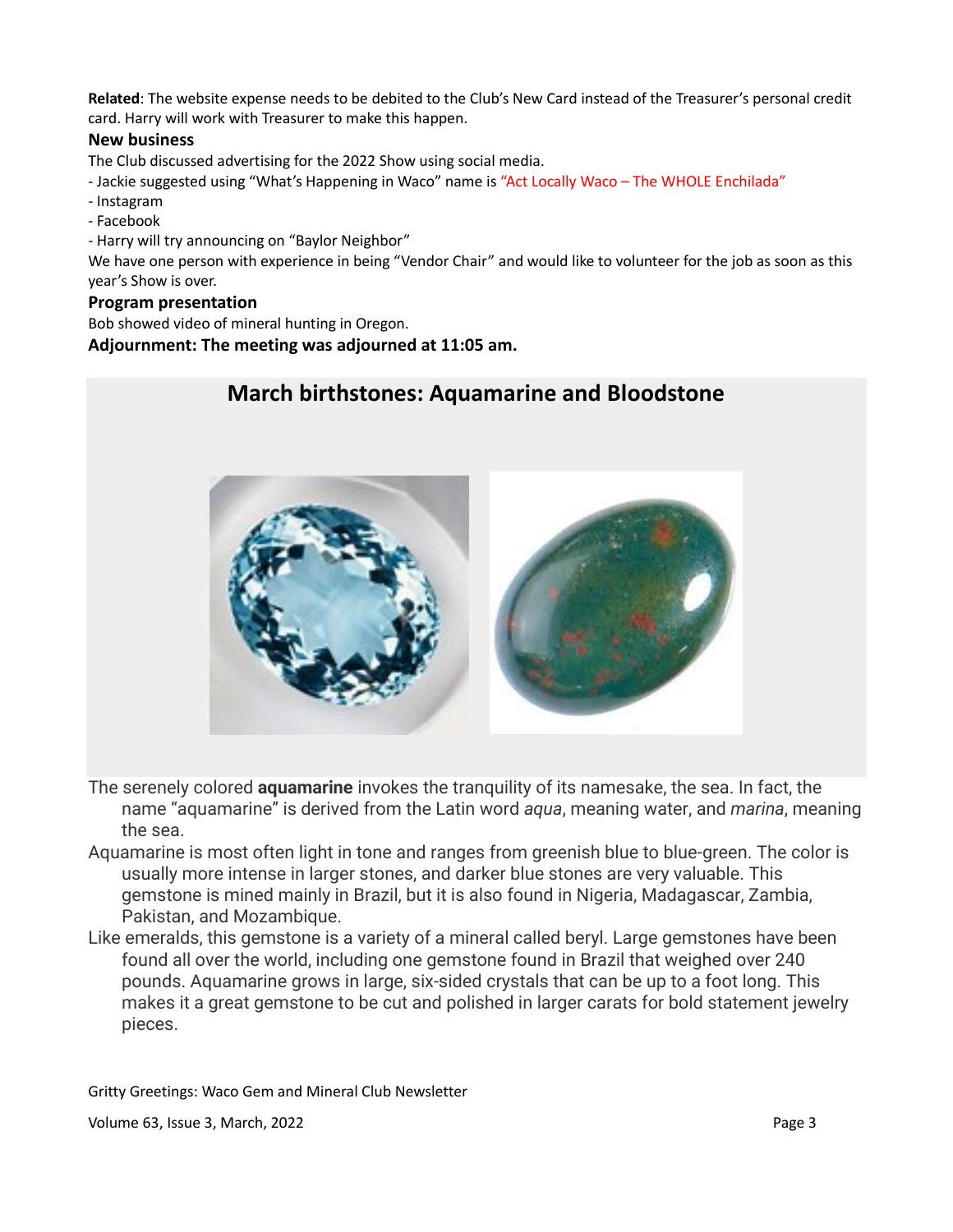- The second birthstone for March is **bloodstone**, a dark-green gemstone flecked with vivid red spots of iron oxide. Generally found embedded in rocks or riverbeds as pebbles, primary sources for this gemstone are India, Brazil, and Australia.
- Bloodstone is also called heliotrope, a word from the ancient Greek that means "to turn the sun." Many believe it was probably named as such because of ancient ideas about how minerals reflect light. In fact, some believed that the sun itself would turn red if this gemstone was put into water.
- Bloodstone is sometimes known by another name—Blood Jasper—although it's actually chalcedony, which is a cryptocrystalline quartz. There are two forms of bloodstone: heliotrope, which is more transparent with red spots, and plasma, which is more opaque and has little or no red spots.
- For those looking for **[good-quality bloodstone gems](https://www.americangemsociety.org/findajeweler)**, a solid green color with visible veins of red is usually considered the best. It also comes in many shapes and cuts, including traditional cuts like emerald, oval, and cushion.
- Bloodstone may not have the overt beauty of aquamarine, but many people value this gemstone for its symbolism and other properties.

- See more at: http://www.americangemsociety.org/

## **Upcoming Shows**

**March • 5 – 6** March, Robstown, TX, Gulf Coast G&MS, Richard M.Borchard Regional Fairgrounds, gulfcoastgemandmineralsociety@gmail.com •

**March-10 – 13**, Deming, NM, Deming G&MS, Inc. Southwest NM State Fairgrounds. - TheDGMSclub.com •

**March-18 - 21** Albuquerque, NM, Albuquerque G&MC, Expo State Fairgrounds - timprocks.weebly.com

**April • 2 - 3**, San Antonio, TX, SW G&MS 60 Fiesta of Gems, Morris Center @ Joe Freeman Coliseum, SWGMS.org •

**April--2 - 3** Truth or Consequences, NM, Sierra County R&GS, Sierra County Fair Barn, - scrags.org •

**April -9 - 10** Siloam Springs, AR, Northwest Arkansas G&MS, Siloam Springs Community Building, Email: delanec3@earthlink.net •

**April 30 – May 1**, Waco, TX, Waco GMS, Waco Convention Center, website [www.WacoGemandMineral.org](http://www.wacogemandmineral.org/)

**May 28–29** Fort Worth, TX, Fort Worth G&MS, Will Rogers Memorial Center, http://www.fortworthgemandmineralclub.org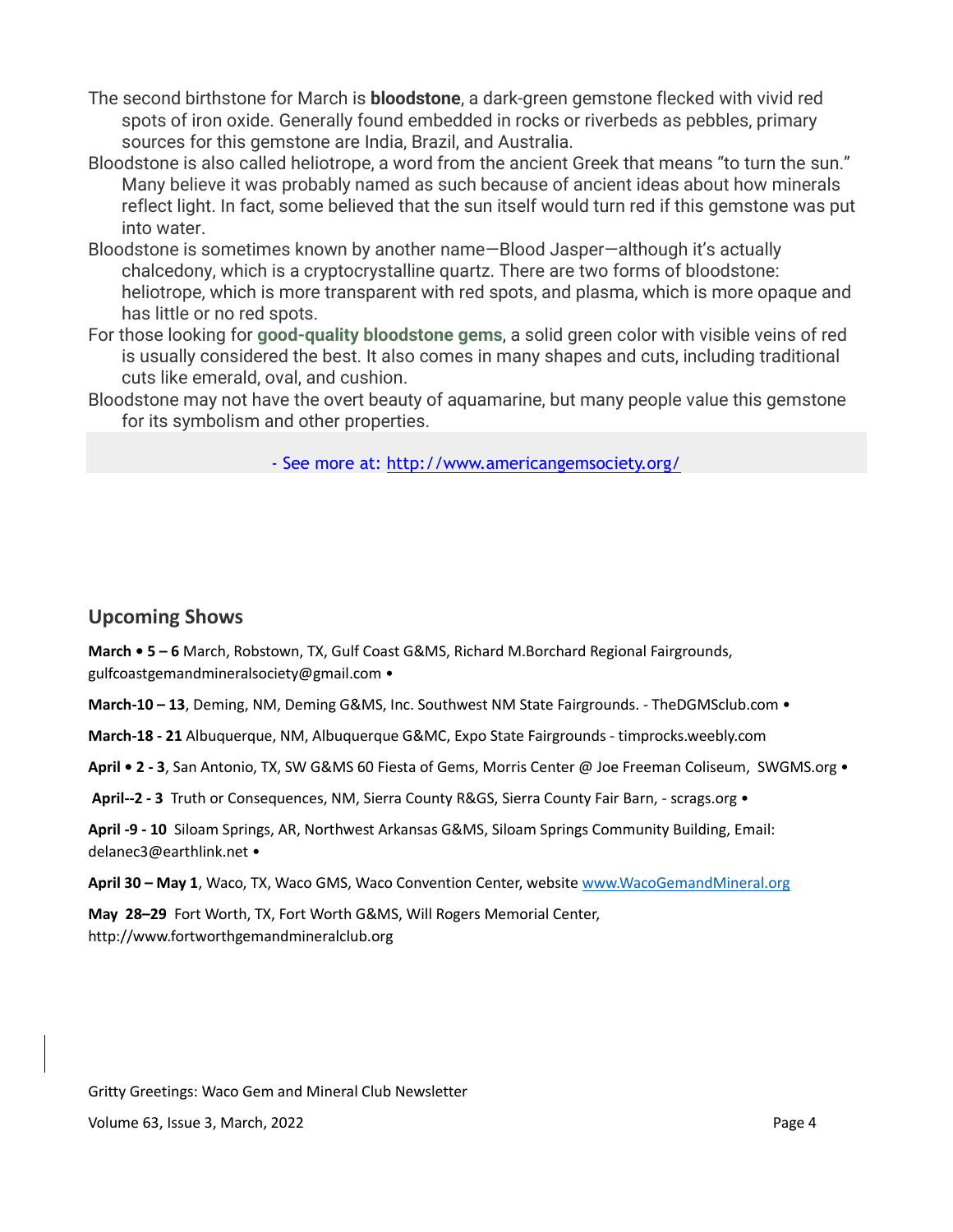Waco Gem and April 30th and May 1st

 62nd Annual Waco Convention Center Mineral Club Show 2022 Saturday 10-5 Sunday 10-5



Gritty Greetings: Waco Gem and Mineral Club Newsletter Volume 63, Issue 3, March, 2022 **Page 5**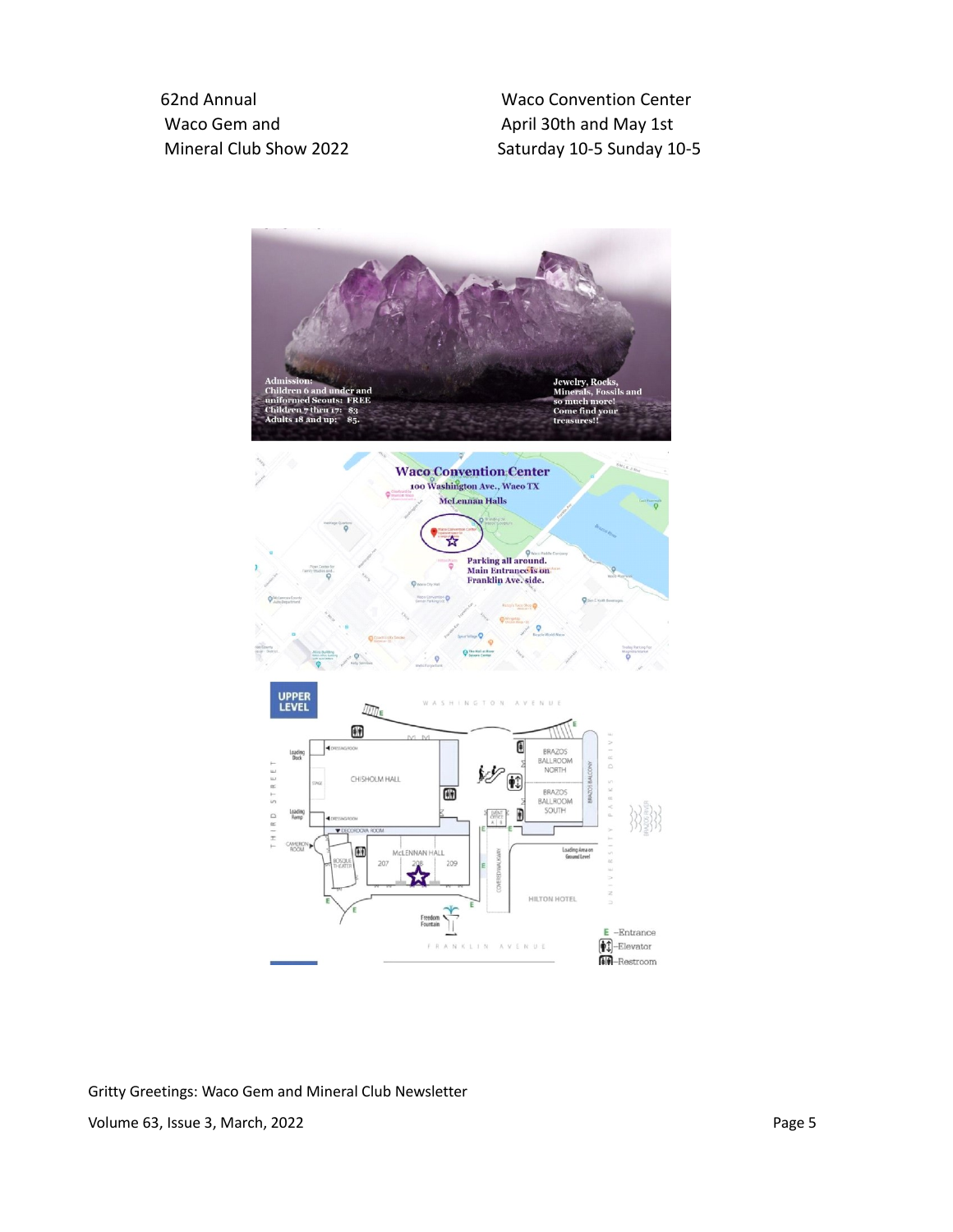# **Brad's Bench Tips**



## **TWISTING WIRE**

**Twisting wire can be done with an old hand drill but goes much faster with a power tool. My preference is to use a screw gun, although a Foredom should do well.**

**Just make a little hook out of coat hanger wire (or use a screw-in cup hook) and chuck it up in your screw gun. Grip the free ends of the wire in a vice and slip the looped end onto your hook. Keep a little tension on the wires as you twist.** 

**Note that a power drill is too fast a tool for this unless you have one with variable speed.**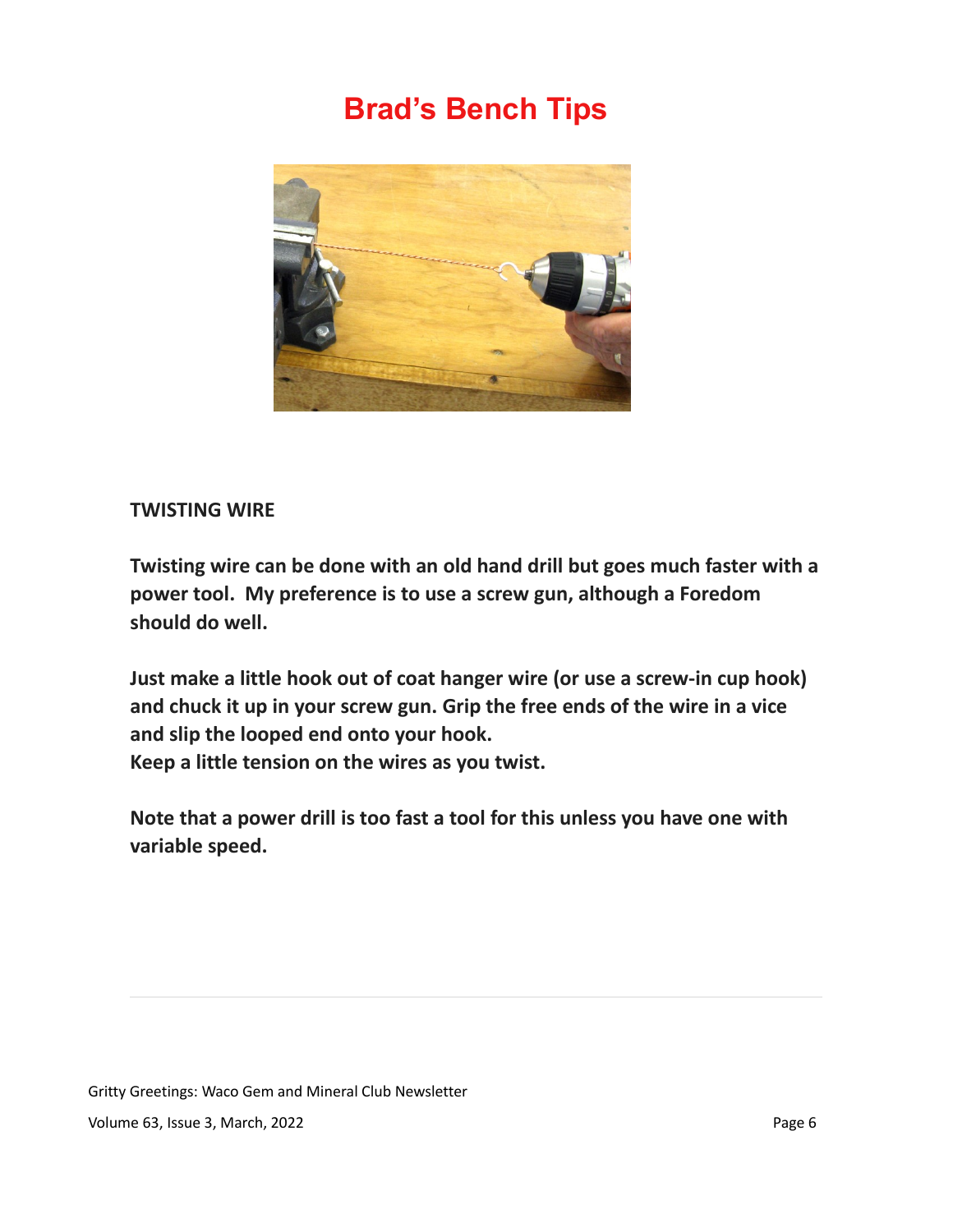# **SOLDERING PRONGS**

**I often use prongs to hold an irregular cab or other object on rings and pendants. But prongs can be a little tricky to solder. You have to find some way to hold them all upright while soldering, and the simple butt joint that looks strong sometimes breaks when you start to bend the prong over the stone. There's nothing worse than having a prong break off when you're setting the stone \*#~\*!**

**I solved both problems with one little trick. It keeps the prongs in position for soldering, and it gives you a stronger joint at the same time.** 

**Locate and center punch the position for each prong. Then drill holes a little smaller than your prong wire. Sand a small taper on the ends of your prong wires and stand them up in the holes. The wires support themselves, soldering is easy, and the joint is stronger because of the increased soldering area.**

# **Smart Solutions for Your Jewelry Making Problems**

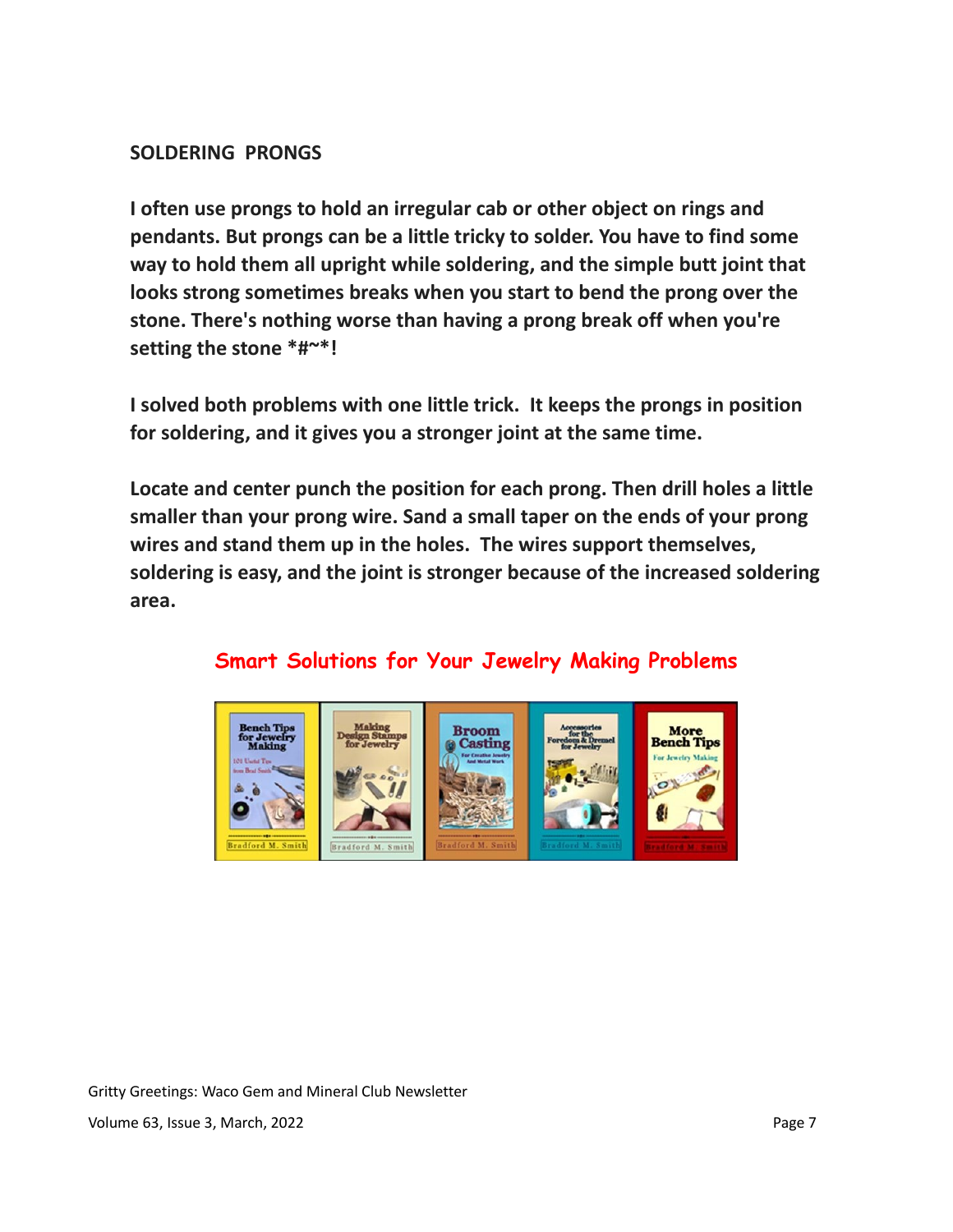## **Notes**

The editor requests news items from any member to be included in the Gritty Greetings.

Deadline for submissions is the 20<sup>th</sup> day of the month.

#### **Name Tags:**

It is great that we feed the pig at our meetings because we don't have or have lost or forgotten our nametags to drop a quartering the pig. The money from the pig goes toward our Scholarship program, and we really do appreciate every 2 bits, 4 bits, 6 bits or more. However, if you need a nametag you can purchase them at the businesses below!

Waco Gem & Mineral Club nametags are available at **Print Mart**, 202 Deb (behind AutoNation Chevrolet). Cost with a pin back is \$8.00 (with tax \$8.66), and with a magnet back is \$11.00 (\$11.91). or at Award Specialties at 431 Lake Air Dr.

#### **Club Dues:**

Annual Waco Gem and Mineral Club dues are \$12.00 for an individual membership or \$20.00 for a family membership. Please check with Jackie if you aren't sure whether you've paid your Dues!

#### **Shop Fees:**

Lapidary Workshop fee is \$2.00 per hour. Slab Saw fee is an additional \$2.00 per hour. Class fees are always dependent upon class and instructor.

The Waco Gem and Mineral Club is a member of the South-Central Federation of Mineral Societies; and the American Federation of Mineralogical Societies. Meetings are held on the first Saturday of each month (except July and September) at 10:00 a.m. at the Waco Gem and Mineral Club Clubhouse, 187 South McLennan Drive in Elm Mott, Texas. The lapidary workshop is in the clubhouse.

Our website is www.wacogemandmineral.org

Facebook:<https://www.facebook.com/WacoGemAndMineralClub>

#### **Club Purpose**

- to bring about a close association of those persons interested in earth science and lapidary arts
- to increase and disseminate knowledge about rocks, minerals, fossils, Indian artifacts and other geological materials
- to encourage lapidary art and the collection and exhibition of rocks, minerals, fossils and artifacts
- to conduct field trips, meetings, lectures, displays and an annual show for the edification of the public
- to cooperate with educational and scientific institutions and other groups in increasing knowledge and popular interest.

Gritty Greetings: Waco Gem and Mineral Club Newsletter

Volume 63, Issue 3, March, 2022 **Page 8** Page 8